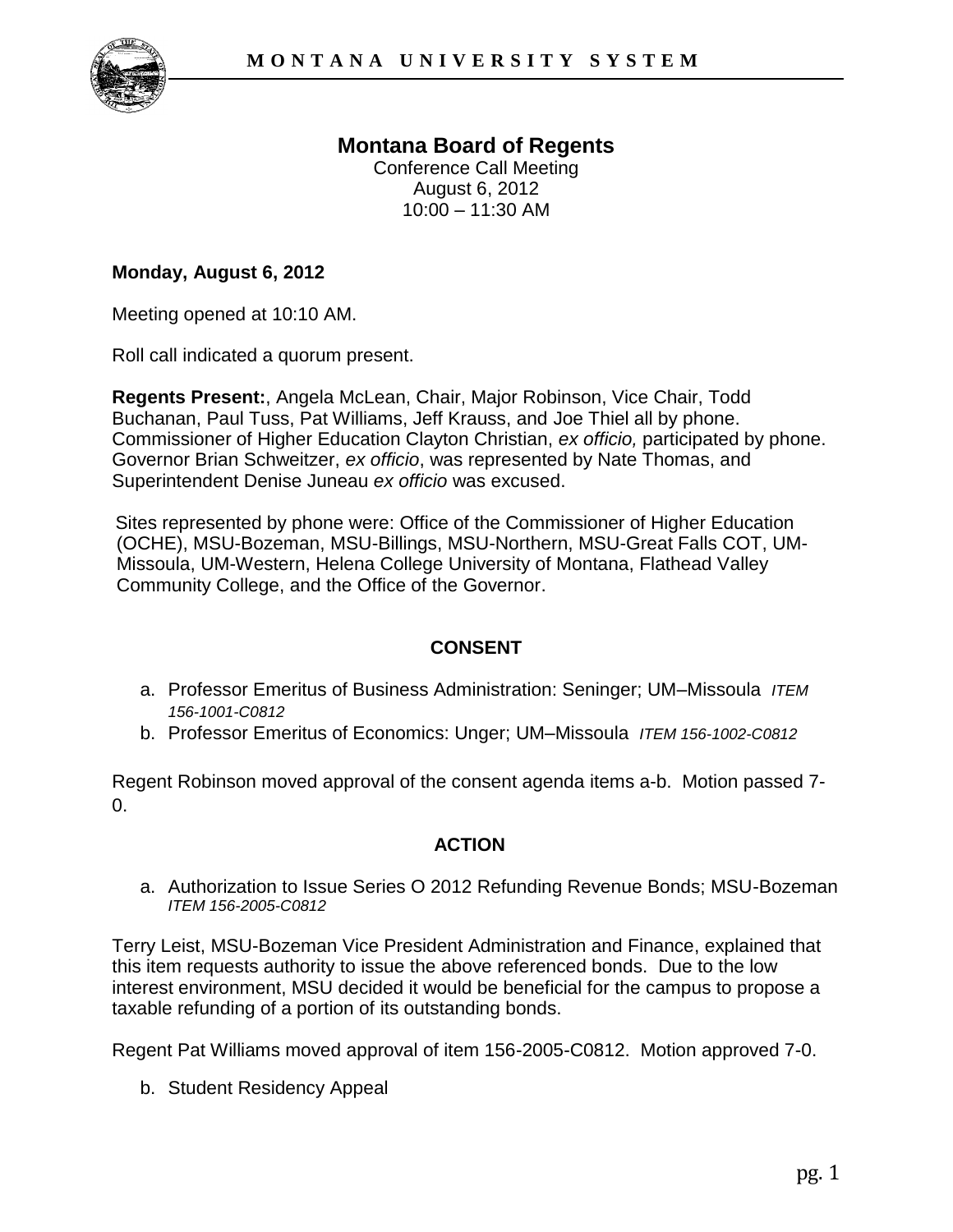

Chair Angela McLean reminded members that they cannot discuss the issues or the student's name today. If a board member wishes to hear the appeal, he will need to make a motion to that effect. If that motion would not pass, then the commissioner's decision stands.

Commissioner Christian noted that if the board chooses to hear the appeal, the appeal would not be heard today, but rather would be heard in an executive session at a later meeting. He clarified that there are no ramifications to this particular student in terms of seeking in-state status again at a later date. This is upholding current policy to this student and has no affect on future students and no change in status for anyone else in the pipeline.

No motion was made to hear the appeal; therefore, the Commissioner's decision on the appeal will stand.

#### **INFORMATION**

a. Energy Conservation Projects; UM-Missoula

Bob Duringer, UM Vice President for Administration and Finance, noted that this will be an action item at the September 2012 board meeting. UM wants to do upgrades to make sure all systems are functioning correctly and efficiently and will, therefore, request authority to enter into an Energy Performance Contract (EPC) to implement modifications to the University Center. He clarified that this project would not be financed, but rather paid for from existing funds. Following the energy audit, a performance contract will be issued to bundle the multiple energy recommendations into a single project. He noted that energy savings will subsidize those projects with longer paybacks. Mr. Duringer clarified that following the energy audit, it is expected McKinstry will also be the contractor guiding the actual construction and that the revenue generated for McKinstry is a result of taking a certain percentage of the energy savings.

b. Level I Memorandum

Deputy Commissioner Sylvia Moore explained that this is on the agenda because of a moratorium that is going out to the students. She noted there will be a follow-up regarding the moratorium at a future board meeting.

c. Level II Memorandum

In response to the recommendation of the Board of Regents, the Commissioner, and the Presidents of MSU and UM, OCHE engaged staff from the Research Competitiveness Program at the American Academy for the Advancement of Science (AAAS) to conduct a review of the proposed PhD in Materials Science. The AAAS review was led Dr. Stephen Nelson, Senior Advisor on Science and Technology Policy and included three independent review panel members: Dr. Kristen Constant, Chair of the Department of Materials Science and Engineering at Iowa State University; Dr. Suzanne Trager Ortega, Senior Vice President for Academic Affairs at the University of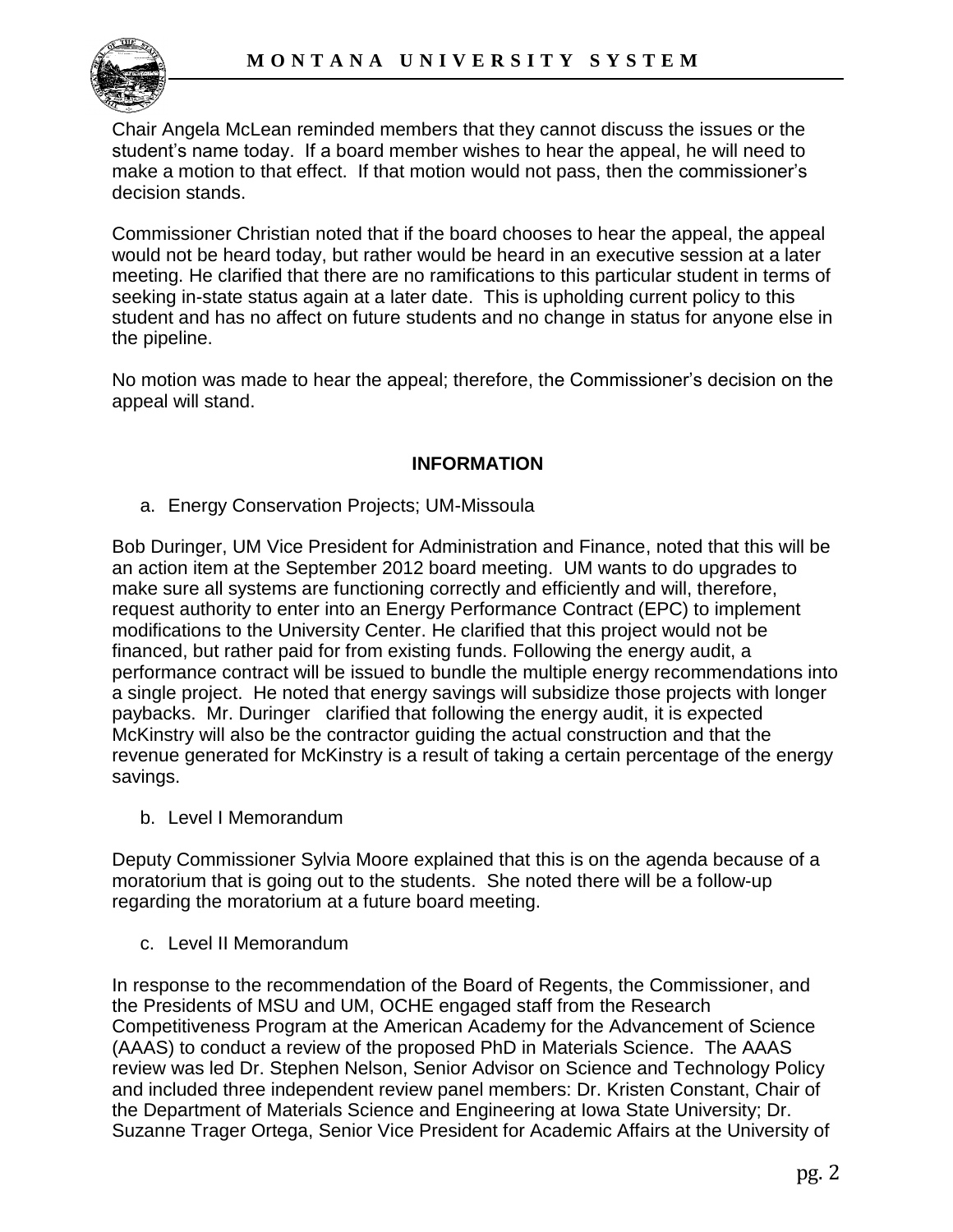

North Carolina System; and Dr. Anil Virkar, Professor Emeritus in Materials Science at the University of Utah.

The AAAS Review Team began their on-site visit in Missoula on Sunday, July 29<sup>th</sup> and traveled with Deputy Commissioner Sylvia Moore to all three campuses cooperating on the proposal. The team provided a one-hour exit interview with the campus provosts (or their representatives) on Wednesday, August 1<sup>st</sup>. They acknowledged and commended the participation and enthusiasm displayed by faculty members, department heads, deans, and administrators at all three campuses. The team also was impressed by current collaborative research efforts in materials science and by our extensive (and shared) research facilities.

OCHE will receive a full written report from AAAS by the end of August, but the team indicated that they could envision a joint program across the three campuses that built on the unique strengths and resources that each campus has to offer. The team suggested that there should be much more detail in the proposal on both available and needed resources; proposed administrative management; and expected return on investment. The team noted that materials science is an important and strong field nationwide that could be important to Montana as a state. The AAAS team felt it important that the degree be viewed as an asset to the system and not merely an aggregation of resources; a degree with three partnering institutions as opposed to merely participating campuses.

Dr. Moore noted that the Chief Academic Officers, at their conference call meeting on July 11<sup>th</sup>, expressed willingness to be flexible about the evolutionary nature of this joint proposal in order to allow incorporation of the suggestions from the AAAS review. The AAAS report and the revised proposal will be shared as quickly as possible. Also, Dr. Moore will provide the history of the development of this proposal from 2010 to 2012, noting especially when cross-campus discussions began.

Regent Joe Thiel requested additional information from MT Tech pertaining to the processes involved in the collaborative PhD program and what has been done so far prior to the board making a decision.

Regent Todd Buchanan noted that as chair of the ARSA committee, he requested that the board divide the two components in the collaborative PhD program and to have a separate discussion on whether or not to authorize MT Tech to grant PhD programs. The decision made in that discussion will determine whether the approval for the collaborative PhD program consists of MT Tech being a participant or a granter of the degree.

Chancellor Donald Blackketter, MT Tech, said he thought that what was being voted on would be the granting authority of PhD programs to MT Tech. Regent Buchanan said that was not his understanding; he noted that the board has not reached the point yet in discussions where they are willing to grant approval for MT Tech to have the authority to grant a PhD program; but rather for MT Tech to be a collaborative participant and not a provider of the PhD. Regent Buchanan clarified that the board has not yet decided on whether or not to allow MT Tech to grant PhD's.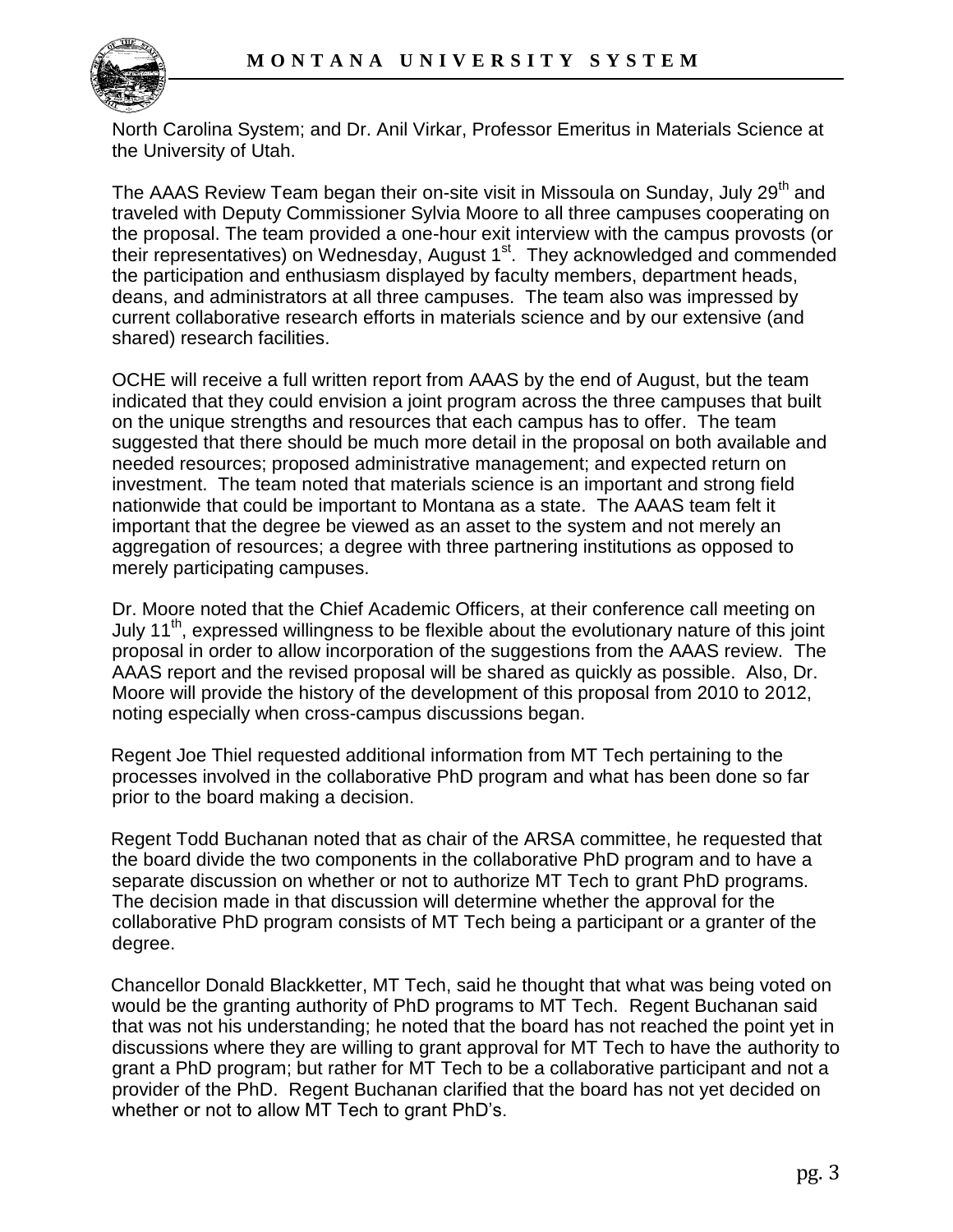

President Royce Engstrom noted that if the board was not ready to approve degree granting authority in September, then that portion should be separated out of the proposal.

The board and commissioner requested a comprehensive business plan, including detailed expected costs, from MT Tech prior to discussing this at the September board meeting.

Commissioner Christian agreed with Regent Buchanan. He noted that this will need to go through the academic committee, of which Regent Buchanan is the chair. Commissioner Christian said there needs to be an appropriate amount of discussion with the board and noted that the board first needs to discuss whether or not MT Tech is to be a PhD granting campus.

Regent Jeff Krauss requested additional information from MT Tech before proceeding. He noted appreciation for the collaboration on this degree, but stressed that the decision on whether to have a  $3<sup>rd</sup>$  PhD degree granting campus at MT Tech is a totally different discussion than voting on whether to offer the degree itself. He stressed concern regarding if MT Tech gets authorized to grant PhD's, must all the campuses be allowed to grant the PhD's?

Regent Buchanan suggested that the board delay the discussion on MT Tech granting PhD program to allow time for MT Tech to provide adequate information first, as requested at a previous meeting and this meeting, the board to then thoroughly review the information, prior to deciding whether or not to authorize MT Tech to grant a PhD.

Commissioner Christian agreed that both discussions need to be held, while still moving forward with the actual program. He said MT Tech will need to provide the requested information before possibly scheduling a discussion at the September Board of Regents meeting. If there is not adequate information yet at that point, the discussion will need to take place at a future meeting.

Regent Buchanan will follow up with Deputy Commissioner Moore and the ARSA committee board members.

Regent Krauss requested a summary of past discussions pertaining to this. Deputy Commissioner Moore will provide the summary information to the board.

Deputy Commissioner Moore clarified that it is imperative for the three campuses to collaborate on this particular degree.

Regent Pat Williams requested detailed information from MT Tech regarding increased revenues or increased costs to an individual institution when granting doctoral degrees, and projected revenue from additional tuition.

## **DISCUSSION**

Prioritization for New Proposal Initiatives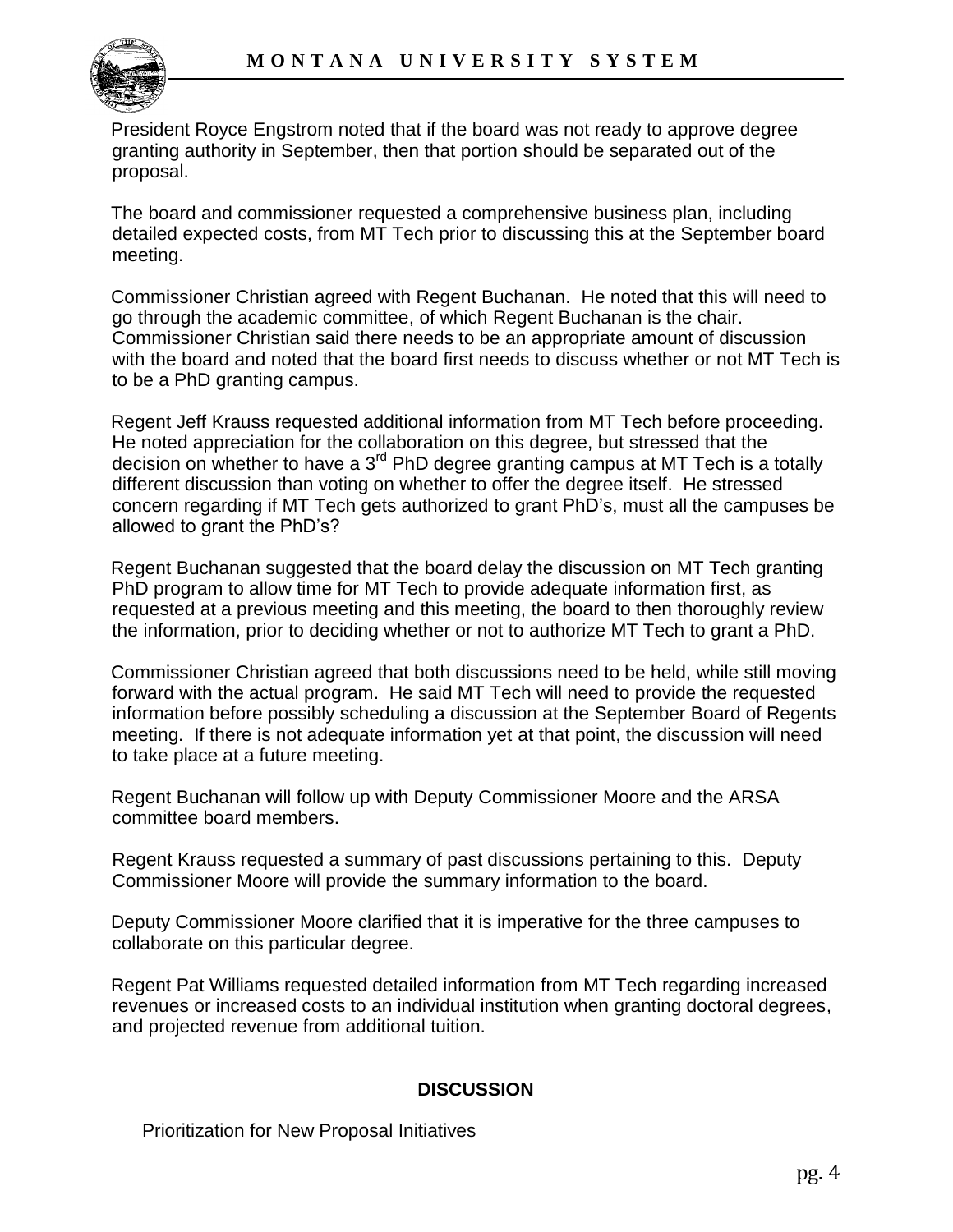

Commissioner Christian noted the purpose of the prioritization list related to the development of the executive budget process and preparation for the legislative session. He noted the importance of the board's awareness of the priorities and having the appropriate information for the board's fiduciary responsibilities. Useful ratios and metrics have been developed to help the board understand the budgets better as well as allowing the board to see trends that have occurred. Commissioner Christian noted that the board needs to know how the details fit into the overall structure.

Regent Williams requested that the board be made aware of the details and ramifications of the budgets. Commissioner Christian replied that due to the complexity of the budgets, it is difficult to understand all of the details and recommended that the board instead focus on the needed details and to ultimately hold the campus CEO's responsible for maintaining their budgets and for meeting the objectives that have been set by the board.

Chair McLean noted that the legislative initiatives need to be entered in the state's MBAR program in the near future; therefore, the board needs to prioritize and rank the new proposals today. This will allow the board, commissioner's office, and campuses to have a focused effort in advocating for the university system.

Regent Robinson recommended moving the priority list forward in the order presented on the agenda and requested continued emphasis on the importance of faculty and staff recruitment and retention issues, while recognizing that will be a separate legislative issue.

Commissioner Christian reminded the board of the discussion at the May board meeting in which the board agreed on the need for present law adjustments as well as the importance of having an adequate pay plan for the MUS as well as the State, which will all be included in HB 13. He noted the need to prioritize the remaining initiatives as new proposals for the executive budget process to proceed.

Regent Buchanan noted that he will plan on having a discussion about expanding slots in the WWAMI program at the September board meeting.

Regent Robinson moved approval of the Prioritization for New Proposals Initiatives list. Motion passed 4-0, with Regent Krauss abstaining from the vote and Regents Thiel and Buchanan leaving the call prior to this vote.

Public Comment

 Jeff Renz, UM, MUSFAR (Montana University System Faculty Association Representative), requested keeping the pay plan as a top priority.

The meeting adjourned at 11:30 AM.

#### **Approved by the Board of Regents on**